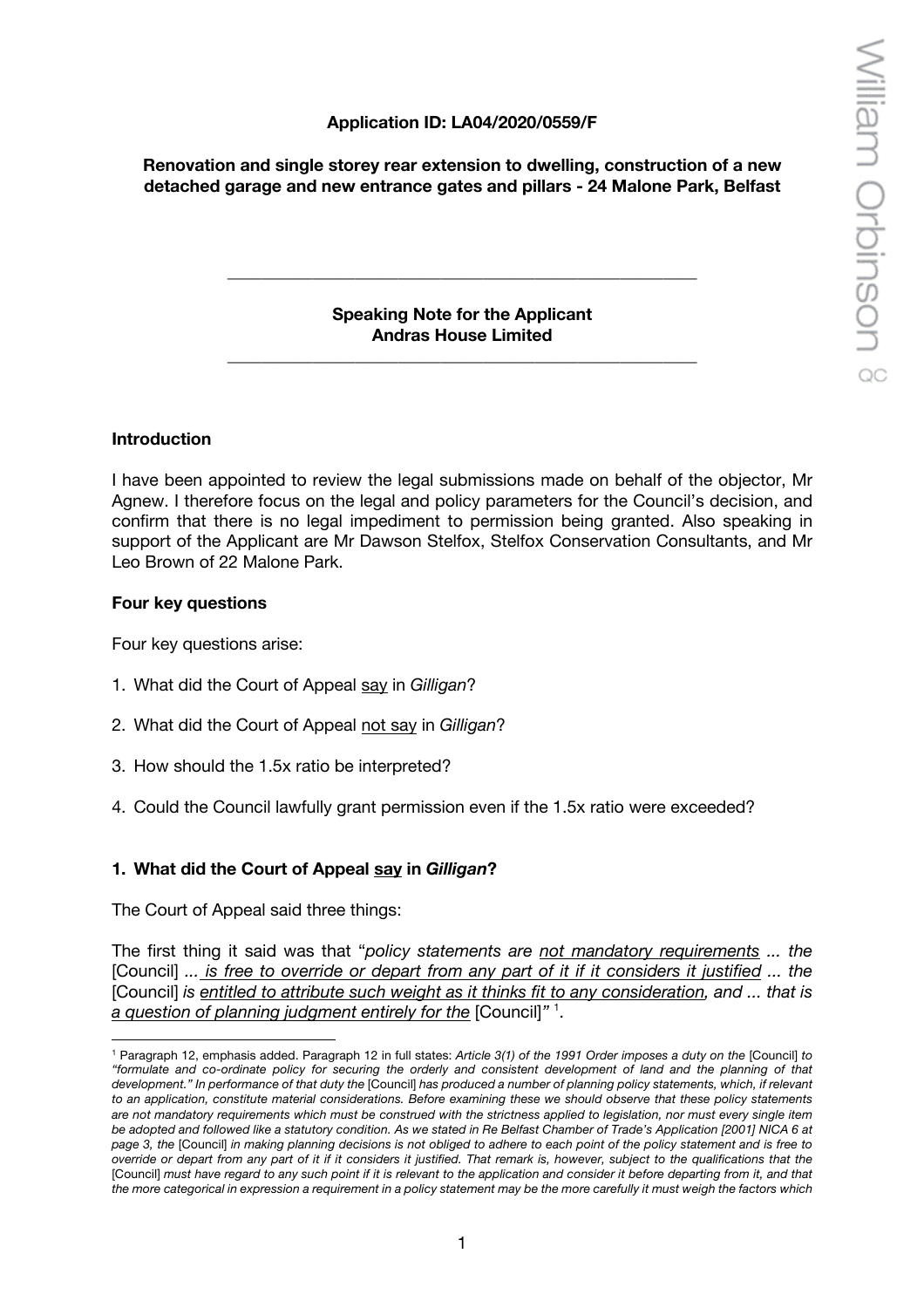That is entirely consistent with what the Court of Appeal said in *Stewart* that planning policies are *"not ... a straightjacket and do not have to be slavishly followed* <sup>2</sup> .

The second thing it said was that the 1.5x ratio ("the ratio") should not be gauged by reference to the coverage of the dwelling plus recent additions, but by reference to the dwelling as originally built<sup>3</sup>.

The third thing it said was that an undesirable precedent would be set by including recent additions, because that would allow the footprint to be increased cumulatively until it was larger than the original  $4$ .

## **2. What did the Court of Appeal not say in** *Gilligan***?**

It did not say:

- 1. Anything about the meaning of the term *"original dwelling"* in the Guide, nor say or imply that that meaning was limited to the dwelling-house itself and excluded ancillary outbuildings dating back to the time the dwelling was built.
- 2. Anything to cast doubt on the propriety of including original outbuildings in the ratio.
- 3. Anything to require the Committee to give determining weight to the ratio<sup>5</sup>.
- 4. Anything to curb the exercise of the Committee's planning judgement or entitlement to weigh other material considerations against the Guide <sup>6</sup>.
- 5. Anything about creating an undesirable precedent by including in the ratio ancillary outbuildings that dated back to the original dwelling. So, the objector is flatly wrong that including those outbuildings *"opens up the same precedent that the Court of Appeal warned against"* (paragraph 8 of the objector speaking note).

*cause it to depart from the statement before it does so. Subject to this obligation, the* [Council] *is entitled to attribute such weight as it thinks fit to any consideration, and, as was made clear in Lord Hoffmann's familiar observation in Tesco Stores Ltd v Secretary of State for the Environment [1995] 2 All ER 636 at 657, that is a question of planning judgment entirely for the planning authority".*

<sup>2</sup> *Re Stewart's Application* [2003] NICA 4, paragraph 9, emphasis added, per Carswell LCJ.

<sup>3</sup> Paragraph 25.

<sup>4</sup> *"... one or more developers could by a series of planning applications increase the footprint of the premises by 150 per cent each time until it became substantially larger than the original, which would completely stultify the object of the provision"* (paragraph 25).

<sup>5</sup> As opposed to the *"great weight"* mandated by paragraph 7.12 of PPS6 or the *"considerable importance and weight"* required by Section 104's 'special regard' requirement, neither of which must be determining weight.

<sup>6</sup> Consistently with paragraph 6.18 of the SPPS.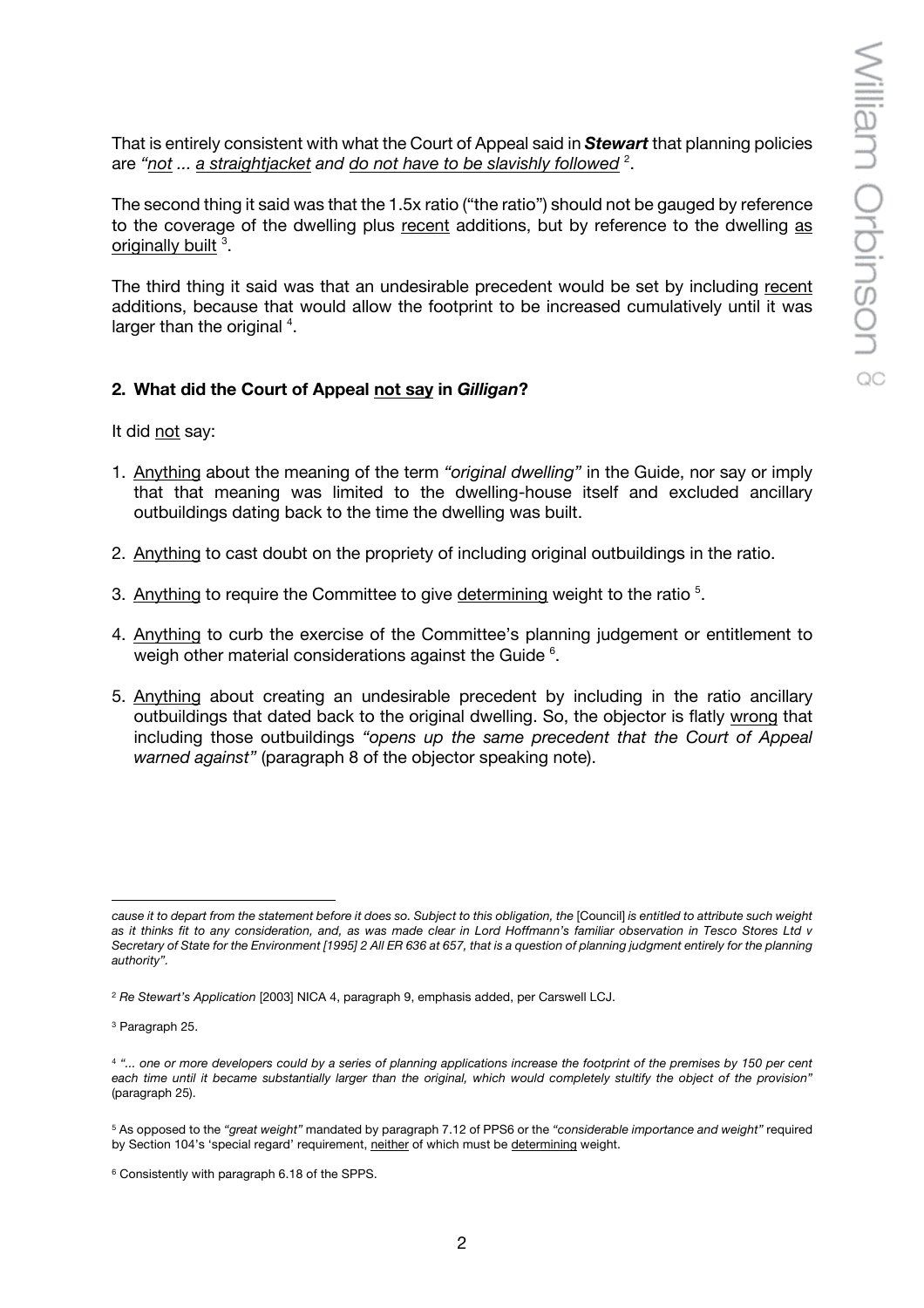# **3. How should the ratio be interpreted?**

As the **Nelson**<sup>7</sup> decision confirms, the Guide must be interpreted by reference to its intended purpose. The ratio's purpose is *"to allow landscape to remain dominant"* as compared to *"building mass"* <sup>8</sup> . To that end, *"the established relationship between building mass and gardens should be respected and retained where possible"* <sup>9</sup> . Original outbuildings are, of course, part of the *"established relationship between building mass and gardens".* What would be the logic in the Guide intending to exclude original outbuildings in order to respect and retain the established relationship between building mass and gardens? That would not respect and retain the established relationship, but fundamentally distort it, by artificially deleting from that historic relationship part of the original building mass. Relatedly, the Applicant makes five points:

- 1. The Guide itself uses the words *"dwelling"*, *"buildings"* and *"property"* interchangeably to refer to historic built form, with no intent to distinguish between the living part of a house and ancillary outbuildings apparent. It refers <sup>10</sup> to refusing extension proposals which are *"considered overbearing in relation to the form of the original buildings"*, plural, which is not consistent with the notion that the only original built form that matters is the house itself.
- 2. The *particular* use to which individual parts of a residential property are used whether in primary residential occupation or ancillary to that occupation – is completely irrelevant to the retention of the dominance of landscaping that is key to the character and appearance of Malone Park.
- 3. There is nothing in Northern Ireland planning legislation, planning policy, or in the decision-taking of the Planning Appeals Commission to suggest that the term *"dwelling"*  in planning policy and guidance excludes outbuildings and other structures ancillary to the dwelling-house itself.
- 4. In *Moore* 11, the English Court of Appeal held that converting the outbuildings of a house to holiday units involved a change of use from a single dwelling-house to use as two or more dwelling-houses, so the Court of Appeal plainly treated the outbuildings as part of the dwelling. As an English Court of Appeal decision, *Moore* is not strictly binding in this jurisdiction, but it has strong persuasive value and is likely to be given very significant weight by our courts.

<sup>10</sup> Page 23.

<sup>7</sup> *Re Nelson's Application* (unreported, Kerr J, 1997)

<sup>8</sup> Page 23 of the Guide.

<sup>9</sup> Page 23 of the Guide.

<sup>11</sup> *Moore v SOSETR & New Forest District Council* (1999) 77 P & CR 114 at 118, per Nourse LJ:

*<sup>&</sup>quot;It is clear from the judgment of Simon Brown L.J. (with whom Dillon and Farquharson L.JJ. agreed) in Van Dyck v. Secretary of State for the Environment [1993] 1 P.L.R. 124 that the concept of the planning unit has no part to play in a case where there has been a change from use as a single dwelling-house to use as two or more separate dwelling-houses within section 55(3)(a) ... The actual decision in that case was that the predecessor of what is now section 171B(2) of the Act, when construed in the context of section 55(3)(a) and the definition of "building" in section 336(1) , is capable of applying to a subdivision of one single dwelling-house into two or more separate dwelling-houses so as to give protection from enforcement action to the new dwellinghouses after the four year period has expired. I agree with Mr Alesbury that both the observations of Simon Brown L.J. and the actual decision are directly applicable to this case"* (emphasis added).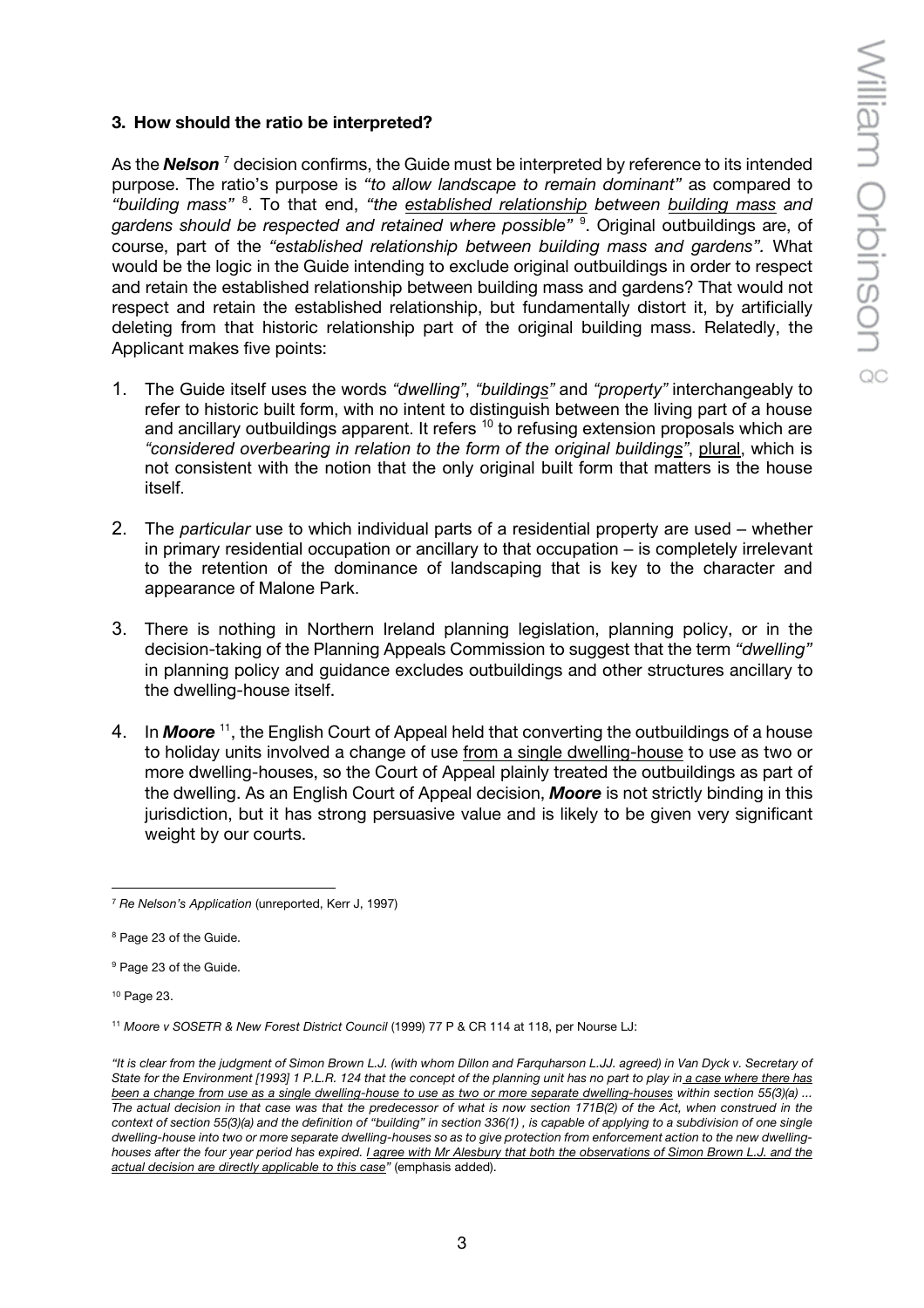5. In the *Creighton* <sup>12</sup> appeals the PAC included within the ratio calculation an ancillary garage 13. Following *ABO Wind* PAC decisions *"must either be accepted and respected or challenged through the courts" <sup>14</sup>*. The PAC approach in those appeals has never been challenged through the courts, and must therefore be accepted and respected.

#### **4. Could the Council lawfully grant permission even if the 1.5x ratio were exceeded?**

Absolutely, yes, in the exercise of its planning judgement.

The Applicant and the Officers agree that the proposal is within the ratio, but the Officers have gone on to assess whether the proposal would be acceptable if the objectors were right and the proposal were to exceed the ratio. The Report concludes at paragraph 9.57 that in that event the proposal would exceed the ration by approximately 69 square metres, but:

*"... while the guidance is worded strongly stating 'under no circumstances' it remains the case that planning policy is not a straightjacket for the planning authority (Carswell LCJ, Re Stewart's Application (2003) NICA 4). While paragraph 7.12 of PPS 6 states that the planning authority will attach 'great weight' to the need for proposals for new development to accord with the specific guidance drawn up for each particular Conservation Area it is entitled to depart from said Guidance where material considerations indicate otherwise".*

The Report then in the following paragraphs sets out the material considerations that the Officers judge indicate that it would be appropriate to depart from the Guide's ratio, if that ratio were exceeded. In summary:

- a) The proposal is *"modest"* and *"sympathetic"* both to the site and to the surrounding area.
- b) The proposal with 17% building coverage will *"allow landscaping to remain dominant"*, fulfilling the rationale behind the ratio.
- c) The proposal's design will actually enhance the character of the Conservation Area, in large part because the extension *"almost mirrors the extension of the neighbouring semidetached property and therefore brings an element of symmetry to the rear of the dwellings"*.

That is the Officers' planning judgement, and by their recommendation to approve they invite Members to make the same planning judgement.

Section 104's 'special regard' provision requires Members to give *"considerable importance and weight"* to the desirability of preserving the character and appearance of the Conservation Area and to the desirability of enhancing it where an opportunity to do so arises. If, in their planning judgement, Members agree with the Officers that the proposal enhances the character and appearance of the Conservation Area - notwithstanding any breach of the ratio - then Members must give that positive factor considerable importance and weight. If, in their planning judgement, Members do not agree that there is enhancement but that there

<sup>12</sup> *2006/A0016 & A0017.*

<sup>&</sup>lt;sup>13</sup> See the reference to 187 square metres overall footprint at paragraph 38 and Existing Site Block Plan Department reference 03, which shows that to achieve this figure the calculation of the footprint must have included the garage.

<sup>14</sup> *Re ABO Wind NI Limited and Another's Application* [2021] NIQB 96, per Humphreys J, at paragraph 100.